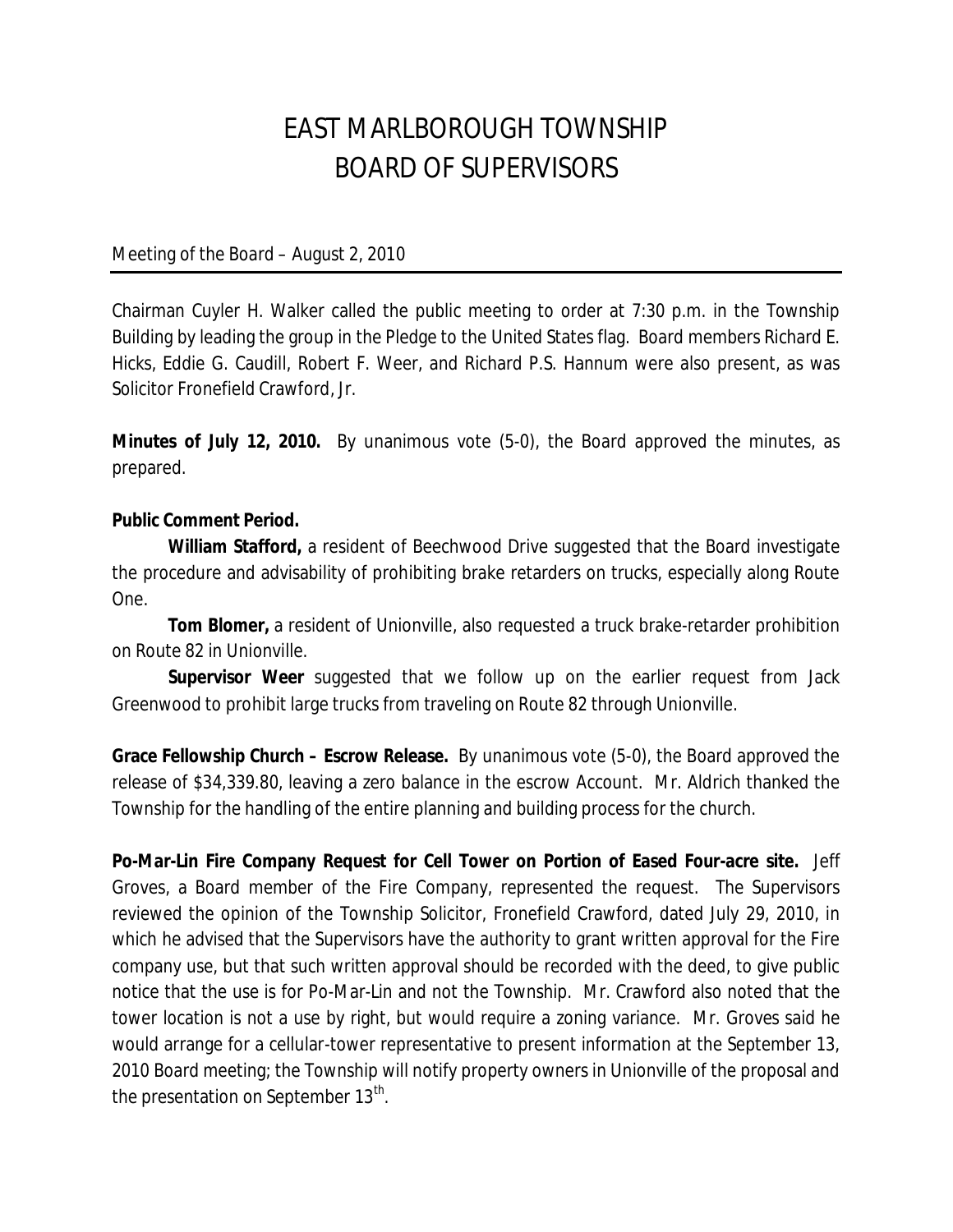## **Meeting of the Board – August 2, 2010 Page 2 of 3**

**East Marlboro Associates – Super Fresh Expansion – Conditional Use Order.** The applicant was represented by Randall Schauer, Esq. Chairman Walker read the nine itemized conditions of the Proposed Order; all nine were approved by a vote of 4-0, with Mr. Caudill abstaining. By unanimous vote (4-0, with Mr. Caudill abstaining) the Board approved the Order in its entirety, as modified. Executed copies will be distributed to the applicant and parties shortly.

**Russell Jones Subdivision – Lot Line Change.** Mrs. Donnan Sharp Jones represented the application. By unanimous vote (5-0), the Board approved all waivers requested, as itemized in the June 17, 2010 review letter from VanDemark & Lynch. Chairman Walker pointed out that the plan must provide the interior parcel, owned by Kathy Brown, with an access easement with a minimum width of 25 feet; the plan showed an access easement width of only 20 feet. By unanimous vote (5-0), the Board approved the plan, subject to the conditions that: a) the plan be modified to provide for a 25-foot wide easement to access the Kathy Brown interior lot, and b) that the applicant provide recordable documentation showing the additional 5 feet of access easement prior to the East Marlborough Supervisors' signing the final plan.

**Hydrant Location/Parcel Identification Map.** By unanimous vote (5-0), the Supervisors approved the proposal by VanDemark and Lynch to prepare the above-referenced map for a fee of \$1700.

**Complaint about Trucks Idling at the URA Fields in Unionville.** Tom Blomer, a Unionville resident, asked if the Township could provide signage noting prohibition for idling trucks. It was decided that Eddie Caudill and Frone Crawford will investigate the particulars; the Supervisors were generally in favor of the signage, as permitted by PA legislation.

Additionally, Mr. Blomer was concerned about pedestrians crossing Rt. 82 from the URA Fields to the delicatessen across the road; Mr. Caudill will look at potential for more visible crosswalk signage.

**Certificate of Appropriateness – Fenza Property.** By unanimous vote (5-0), the Board accepted the recommendation of the Historic and Architectural Review Board and approved the C of A for new windows at the Fenza Property at the corner of Route 82 and Wollaston Road.

**Resolution 2010-15 – Opposition to Forced Local Government Mergers and Consolidations.**  By unanimous vote (5-0), the Board approved the PA State Association-recommended resolution.